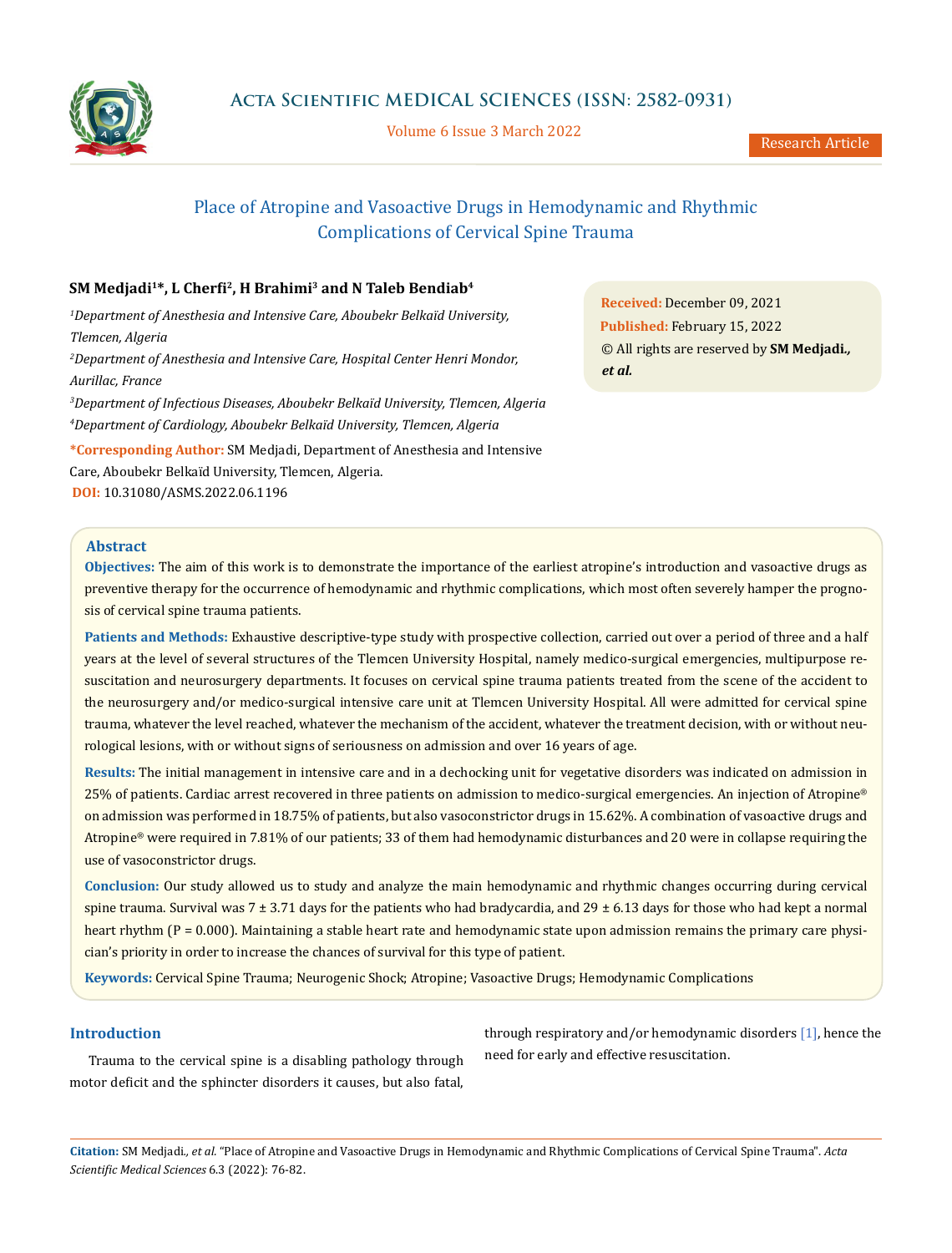Neurogenic shock (NC) is rare, though it is a serious complication (14% of spinal injuries, all levels combined), making its diagnosis valuable from the pre-hospital phase  $[2]$ . It is of vital prognostic value and corresponds to the association of bradycardia and arterial hypotension caused by spinal cord injury [2].

Their orthopedic and surgical management vary from one case to another and must obey the requirements of this type of surgery, namely an urgent release of the medullary canal and the lifting of any neurological compression according to the radio clinical results and neurological classification.

Our main objective is to study the predictive value of hemodynamic and rhythmic complications linked to cervical spine trauma on the prognosis of these patients, besides the place of the introduction of atropine and vasoactive agents in our therapeutic conduct.

#### **Patients and Methods**

Our research work carry out an exhaustive descriptive type of study with prospective collection, carried out over a period of three and a half years extending from July 2013 to December 2016 at the level of several structures at the University Hospital Center of Tlemcen, including medical and surgical emergency services, multi-purpose resuscitation and neurosurgery.

It emphasizes on the cervical spine trauma patients treated from the scene of the accident to the neurosurgery and/or medicosurgical resuscitation departments at the University Hospital Center, where, all admitted for cervical spine trauma, whether superior (C0-C2) or inferior (C3-C7) or mixed, whatever the mechanism of the accident, whatever the therapeutic decision (surgical or orthopedic), with or without neurological lesions, with or without signs of seriousness on admission and over 16 years of age.

We excluded from our study all subjects with other associated traumatic spinal injuries, namely dorsal, lumbar and/or sacral.

#### **Results**

Initial care in intensive care and in a deconstruction unit for neurovegetative disorders or in the context of multiple trauma was indicated on admission in 25% of patients, including 20 patients in multipurpose resuscitation and 12 in the deconstruction unit medico-surgical emergencies of Tlemcen.

Cardiac arrest recovered in three patients on admission to medico-surgical emergencies.

Six central venous catheters were placed in the dechocking room (4 femoral ports/2 internal jugulars).

An injection of Atropine® on admission was performed in 18.75% of patients, but also vasoconstrictor drugs in 15.62% of patients (Histogram 1).

Four patients had borderline bradycardia, for which they were not put on Atropine®.

A combination of vasoactive drugs and Atropine® was required in 7.81% of our patients.



**Histogram 1:** Vasoactive drugs received. On admission to medical and surgical emergencies of Tlemcen.

Respiratory distress was present in 38 patients, including 14 with abdominal breathing type and 18 with thoraco-abdominal swing type. Six cases of respiratory pauses were treated on admission.

Thirty-three patients had hemodynamic disturbances, 20 of them were in collapse requiring the use of vasoconstrictor drugs from the start. Seven cases of thermal disturbances and three cases of swallowing disturbances were also recorded.

Bradycardia (<50 beats/min) was recorded in 21.87% of our patients influencing the evolution of our study population, which concluded to a significant link between the presence of bradycardia on admission and the evolution of our patients  $(P = 0.001)$ (Table 1).

**Citation:** SM Medjadi*., et al.* "Place of Atropine and Vasoactive Drugs in Hemodynamic and Rhythmic Complications of Cervical Spine Trauma". *Acta Scientific Medical Sciences* 6.3 (2022): 76-82.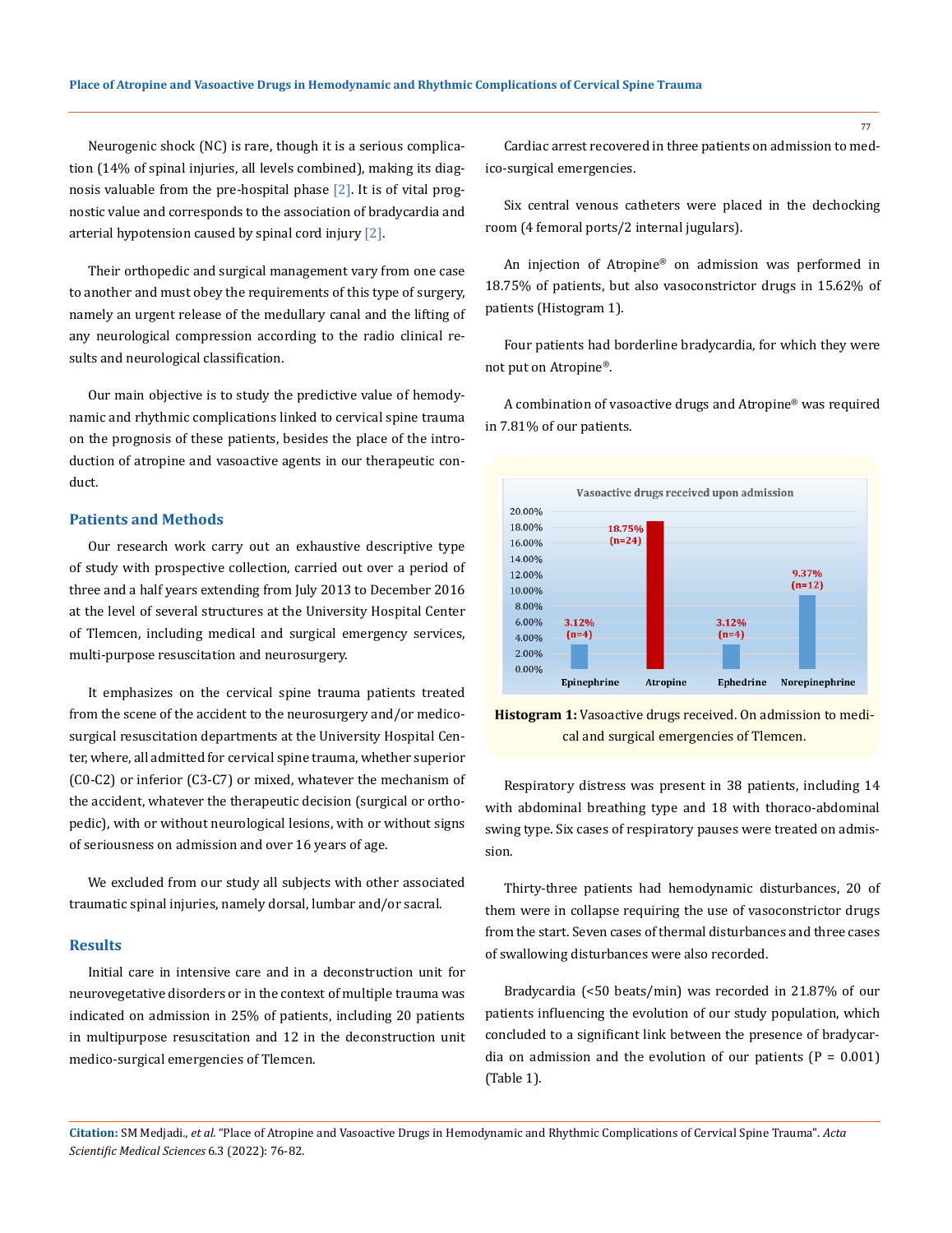In addition, a precarious hemodynamic state on admission was noted in 26.56% of our wounded  $(n = 34)$ . The bivariate analysis studying the association between the presence of hemodynamic disturbances at baseline and the course shows a statistically very significant link between the fall in blood pressure and one death in cervical spine trauma  $(P = 0.000)$ . (Table 1).

The need to use vasopressor drugs was recorded in 26.56% of our patients  $(n = 34)$  with a predominance of fatal outcome, which allowed us to determine the existence of a statistically very significant link between the use of resuscitation products and the evolution of cervical trauma patients in this study population  $(P = 0.000)$ (Table 1).

|                       | <b>Evolution</b> |                    |              |                 |              |                |
|-----------------------|------------------|--------------------|--------------|-----------------|--------------|----------------|
|                       | Improvement      | <b>Aggravation</b> | <b>Death</b> | <b>Stablity</b> | <b>Total</b> | <b>P-Value</b> |
| Bradycardia           |                  |                    |              |                 |              |                |
| N <sub>o</sub>        | 25               | 4                  | 22           | 49              | 100          | 0,001          |
| Yes                   | 3                | $\mathbf{0}$       | 17           | 8               | 28           |                |
| Hemodynamic disorders |                  |                    |              |                 |              |                |
| No                    | 24               | 2                  | 18           | 50              | 94           | 0,000          |
| Yes                   | 4                | 2                  | 21           | 7               | 34           |                |
| Vasopressor Drugs     |                  |                    |              |                 |              |                |
| N <sub>o</sub>        | 26               | 3                  | 16           | 49              | 94           | 0,000          |
| Yes                   | 2                | 1                  | 23           | 8               | 34           |                |
| Total                 | 28               | 4                  | 39           | 57              | 128          |                |

**Table 1:** Severity criteria and evolution.

It is  $7 \pm 3.71$  days for patients who had bradycardia, and 29  $\pm$  6.13 days for those who had kept a normal heart rhythm (P = 0.000) (Figure 1).



**Figure 1:** Graphical representation of survival depending on the existence of a Bradycardia.

#### **Discussion**

Cervical spinal cord injury can cause significant changes in pulse, blood pressure, cardiac output, and heart rate. This is linked to the sympatholytic caused by cervical spinal cord injury. The optimal mean arterial pressure for maintaining spinal cord infusion is not known.

In our study, volume resuscitation was performed according to the patients' blood pressure levels and their heart rate. Crystalloids then colloids (SSI 9 ‰ and Plasmagel®) were infused according to the severity of the arterial hypotension. The use of vasopressors was reserved for collapse and atropine was the rule for any bradycardia-accompanying trauma to the cervical spine.

Mc KINLEY and DEVIVO [3,4] consider that cardiovascular dysfunctions represent the main causes of morbidity and mortality in the acute and chronic stages of cervical spinal cord injuries. According to GARSHICK., *et al*. [5], they contribute 40.5% of deaths in this type of injured person.

The more pronounced hypotension following complete injury to the cervical cord  $[6]$ , results in decreased perfusion of the lat-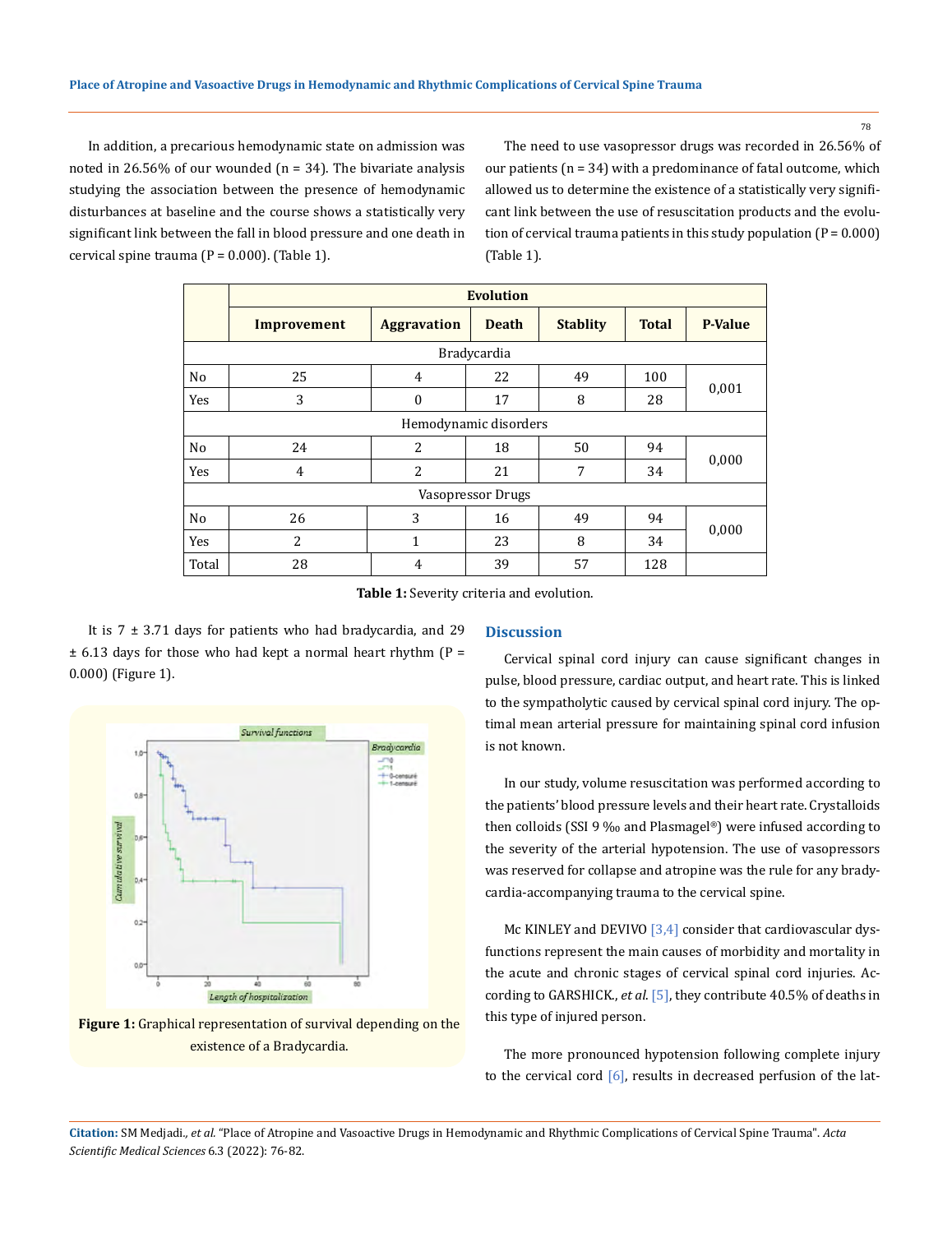ter and an increased risk of secondary ischemic injury [7]. A good replacement of the fluid is therefore considered necessary to improve the action of vasopressors, before initiating them  $[8]$ .

According to PIEPMEIER., *et al*. [9,10], patients with severe cervical cord lesions are more prone to hemodynamic and cardiac abnormalities within 1 to 2 weeks after injury. Indeed, several authors have declared the existence of a link between these cardiovascular disorders and the completeness or incompleteness of the motor deficit.

LEHMANN., *et al*. [9] found hypotension in 68% of patients with spinal cord injury with complete cervical cord injury and no hypotension in incomplete cervical or thoracolumbar cord injury.

Later, LEVI., *et al*. [11] supported the studies by LEHMANN., *et al*. and reported that patients with complete motor deficit are 5.5 times more likely to have systolic blood pressure (SBP) <90 mm Hg on admission than patients with incomplete motor function.

In our study, an injection of Atropine on admission was performed in 24 patients (18.75%) but also vasoconstrictor drugs in 20 patients (15.62%) according to the following distribution: Norepinephrine (9.37%), Ephedrine (3.12%) and Epinephrine (3.12%). However, the use of vasoactive drugs was doubly important (35%) in the HABBAB series  $[12]$ , usually following failure of filling when there was bleeding. 42.85% of cases, which required vasopressor agents, died.

These rates remain low compared to those in the literature, if we refer to a previous retrospective cohort-type study conducted by TOMOO., *et al*. [13]. It was performed on 131 patients (2005- 2011) who received vasopressors of any type to maintain blood pressure in the neurocritical care unit of a level 1 trauma center.

As unexpected as it may sound, these researchers reported that dopamine was the most commonly used vasopressor (48.0%), followed by Phenylephrine (45.0%), Norepinephrine (5.0%), Epinephrine (1.5%) and Vasopressin (0.5%). Their use is not without risk since logistic regression analysis has shown that vasopressors are associated with increased complications in patients with spinal cord injury (for example, ventricular tachycardia, troponin elevation, (P < 0.001).

The difference spotted can be explained by the non-availability of certain pressing agents in the intensive care services of Tlemcen during the call (including Neosynephrine®), the prescription habits of each specialist doctor and the cardiovascular profile and hemodynamics of the patient.

LEHMANN., *et al*. [9] also studied the presence of bradycardia, hypotension and cardiac arrest, as well as the need for therapy with Atropine and a pressing agent according to the severity of the cervical spine trauma, and not by the level in the cervical spine. This team of researchers found that 71% of patients with severe cervical spine trauma who had Frankel "A" and "B" scores had bradycardia <45 beats/min.

In addition, 68% of patients with severe cervical trauma were hypotensive and 35% required vasopressor therapy. Cardiac arrest in 16% of them [14].

PIEPMEIER., *et al*. [10] also examined cervical spinal cord injuries according to the severity of the Frankel score, and placed a strong emphasis on bradycardia-type complications. Patients in this study were stratified by the level of cervical lesions, with C1 to C4 considered high and C5 to C7 low. Contrary to the literature, they found no difference between groups with regard to bradycardia, cardiac arrest and the need for pressers [10].

However, a study conducted by BILELLO., *et al*. [15] between December 1, 1993 and October 31, 2001, found a significant difference between the high and low injury groups and the need for vasopressor products and cardioversion  $(P = 0.02)$ .

Furthermore, our paramedical teams of Tlemcen University Hospital observed an aggravation of bradycardia in 54.76% of our patients who were intubated and sedated at the time of treatment, particularly during tracheal aspirations. FRANKEL., *et al*. (16) had previously described this phenomenon in the study published in "The Lancet" in December 1975. These researchers had reported bradycardia and, in some cases, cardiac arrest during aspiration of patients with traumatic neck injury, probably secondary to autonomic activity predominantly parasympathetic.

In the two other studies, LEVI and VALE  $[11,17]$ , dynamic provision of hemodynamic support to maintain adequate perfusion and blood pressure has been shown to improve patient mortality rates and neurologic outcomes with cervical spine trauma.

**Citation:** SM Medjadi*., et al.* "Place of Atropine and Vasoactive Drugs in Hemodynamic and Rhythmic Complications of Cervical Spine Trauma". *Acta Scientific Medical Sciences* 6.3 (2022): 76-82.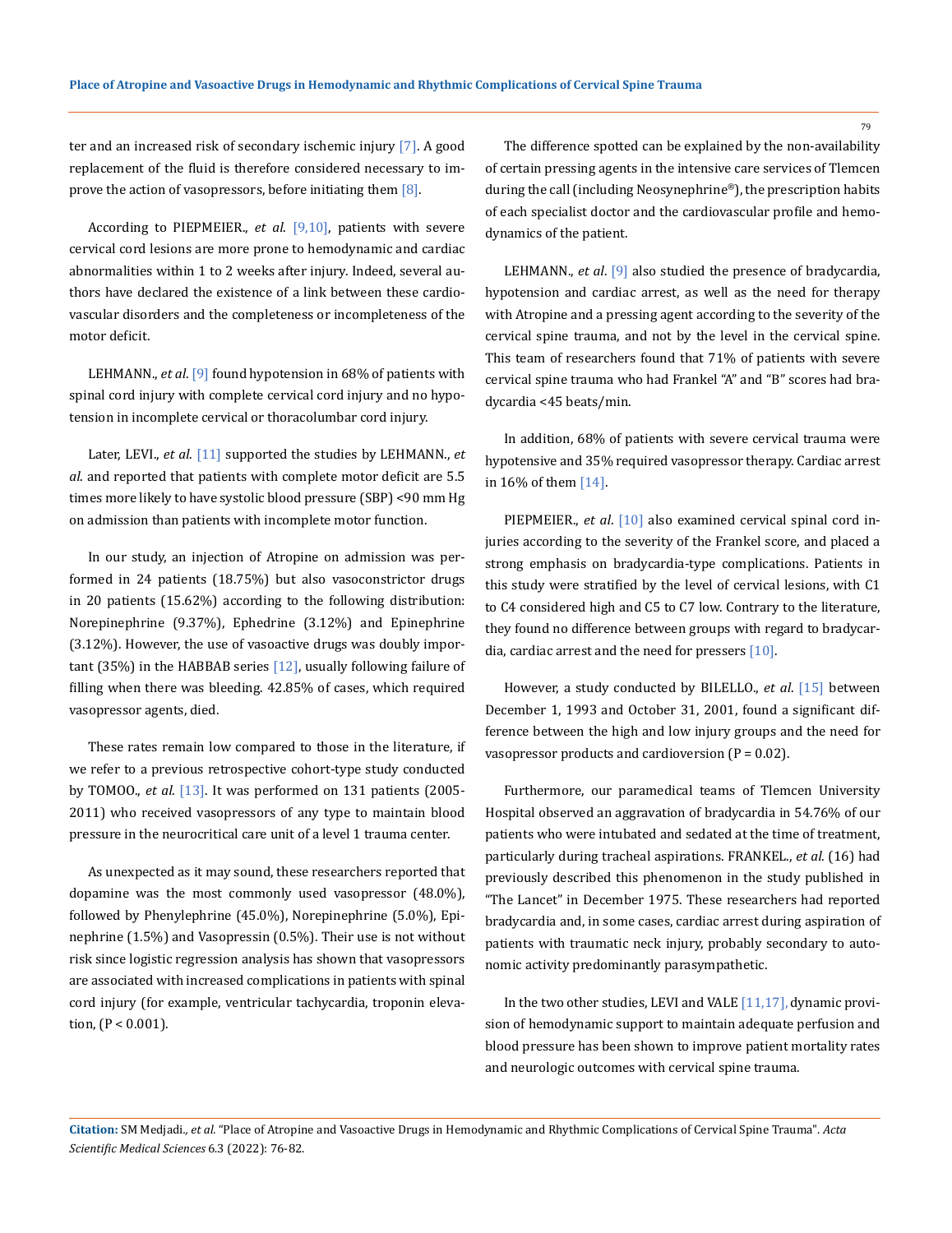PLOUMIS., *et al.* [18] were also interested in vasopressor support after cervical spine trauma by carrying out several studies on this subject. Indeed, a documentary search in English was carried out using the Medline (1950 to April 2008) and Embase (1974 to July 2009) databases.

The search strategy included the following terms: acute spinal cord injury, hypotension, treatment of hypertension, vasopressors, cardiovascular abnormalities, spinal shock, and cardiogenic shock.

In addition, the Cochrane Trials Register and the Cochrane Database of Systematic Reviews were searched in the updated register for the first trimester of 2009.

All the works agree that the need to use atropine and/or vasopressors is the rule in cases of cervical spine trauma with complete motor impairment and in the presence of cardiovascular disorders, and the Consortium on spinal cord medicine  $[19]$  recently published guidelines that guide clinicians in the hemodynamic management of patients with this type of lesion. In fact, inadequate treatment of neurogenic shock can lead to further ischemic damage to an already compromised nervous system (secondary injury) [20].

One of the 39 deaths recorded in our study had ischemic stroke because of her spinal cord injury. This joins with what recent studies have reported on alarming evidence demonstrating an increased risk of ischemic stroke after spinal cord injury [21]. Therefore, aggressive treatment with fluids and vasopressors, and appropriate invasive monitoring (arterial and central venous), is essential [22].

VALE., *et al*. [23] determined over 40 years ago based on an experimental study of spinal cord injury in animals, that the highest degree of edema and vascular congestion in spinal cord was between the 3rd and 5th day after the trauma.

Recovery is also closely dependent on well-conducted initial therapy. Indeed, in a retrospective study conducted by DUCKER., *et al*. [24], on patients with spinal cord involvement receiving appropriate medical treatment, including vasopressor, and surgery; quadriplegic patients had a motor neurological recovery rate of up to 15% while patients with incomplete motor impairment had a motor recovery rate of 80% on average.

This once again proves the repercussions of the completeness or not of the cervical spinal cord injury on neurological recovery.

At the end of our research, these various study results lead us to conclude that the use of atropine and vasopressors in a trauma patient of the cervical spine is necessary especially if the spinal cord involvement is severe, extensive and complete.

In our study, patients with cardiovascular disorders at baseline had a significantly greater requirement for vasopressor agents ( $P =$ 0.000) and Atropine ( $P = 0.000$ ), including colloid infusions, compared to patients admitted without signs of gravity. This difference can affect the allocation of resources in intensive care units.

#### **Conclusion**

Neurogenic shock remains a dangerous complication, although it is not frequent, which makes its diagnosis essential as soon as there is a cervical spinal cord injury. It is life threatening due to the association of bradycardia and vasoplegia with cervical trauma.

We also infer that bradycardia and hypotensive patients require more intensive monitoring after cervical spinal cord injury because they are more likely to progress fatally, regardless of age or concomitant injuries.

The occurrence of these hemodynamic and rhythmic complications must be anticipated, hence the interest of the skills of medical and paramedical staff, but also of technical staff, in order to optimize the efficiency of intensive care and the chances of survival of these patients. Resuscitation, implemented early, should make it possible to reduce the mortality and morbidity of cervical spine trauma patients.

#### **Conflict of Interest**

The authors have stated that there is no conflict of interest.

#### **Acknowledgments**

We are thankful for all the practicing physicians of the Neurosurgery and Anesthesia-Intensive care department of Tlemcen University Hospital, who participated in the care of cervical spine trauma patients and in the collection of data:

**Internal Doctors:** In particular Charaf Meghelli, Rajae Hebri who have done a remarkable job.

**Citation:** SM Medjadi*., et al.* "Place of Atropine and Vasoactive Drugs in Hemodynamic and Rhythmic Complications of Cervical Spine Trauma". *Acta Scientific Medical Sciences* 6.3 (2022): 76-82.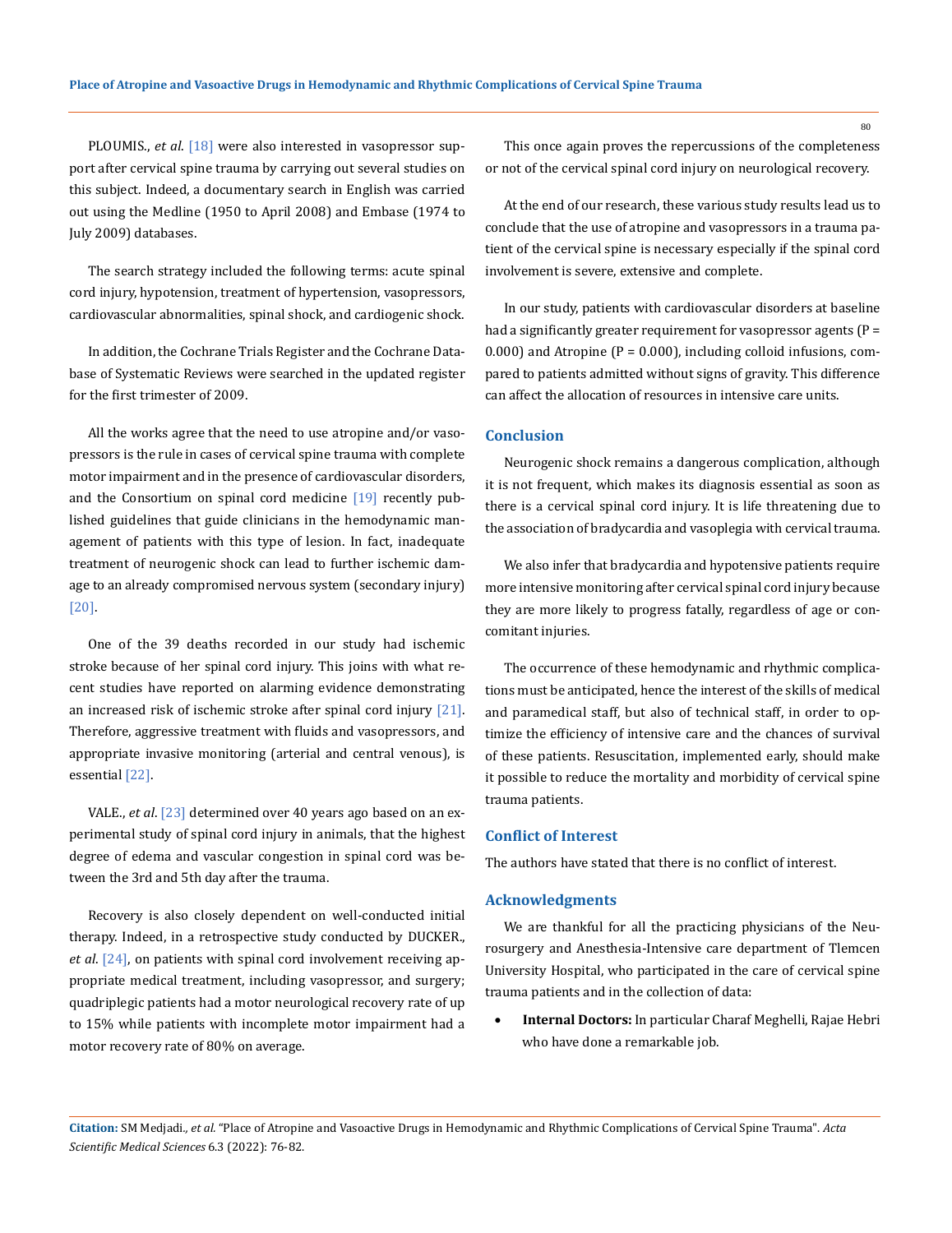- Medical Staff: Amina Bendahmane, Karim Belghit and Abderrahmane Si Mohamed.
- Paramedical Staff: Mrs. Khalida Hadef, Ms. Fatiha Benketti and all the nurses in the department and physiotherapists. All dedicated and very well organized in the rotation of the guards.
- **University Hospital Departments: Professor. Mohamed Si** Saber (Neurosurgery), Professor. Rachida Djerfaoui (Anesthesia - Intensive care), Professor. Meriem Bouteflika (Radiology), Professor. Katia Taouli (Hemobiology).

## **Bibliography**

- 1. B Bussel., *et al*. "Les tétraplégiques par lésions médullaires, actes des 14e entretiens de l'Institut Garches". (Editions Roche) (2001).
- 2. Guly H., *et al*[. "The incidence of neurogenic shock in patients](https://pubmed.ncbi.nlm.nih.gov/17688997/)  [with isolated spinal cord injury in the emergency department".](https://pubmed.ncbi.nlm.nih.gov/17688997/)  *Resuscitation* [76.1 \(2008\): 57-62.](https://pubmed.ncbi.nlm.nih.gov/17688997/)
- 3. Claydon V., *et al*[. "Orthostatic hypotension following spinal](https://pubmed.ncbi.nlm.nih.gov/16304564/)  [cord injury: understanding clinical pathophysiology".](https://pubmed.ncbi.nlm.nih.gov/16304564/) *Spinal Cord* [44.6 \(2006\): 341.](https://pubmed.ncbi.nlm.nih.gov/16304564/)
- 4. DeVivo MJ., *et al*[. "Recent trends in mortality and causes of](https://pubmed.ncbi.nlm.nih.gov/10569435/)  [death among persons with spinal cord injury".](https://pubmed.ncbi.nlm.nih.gov/10569435/) *Archives of [Physical Medicine and Rehabilitation](https://pubmed.ncbi.nlm.nih.gov/10569435/)* 80.11 (1999): 1411-1419.
- 5. Garshick E., *et al*[. "A prospective assessment of mortality in](https://pubmed.ncbi.nlm.nih.gov/15711609/)  [chronic spinal cord injury".](https://pubmed.ncbi.nlm.nih.gov/15711609/) *Spinal Cord* 43.7 (2005): 408.
- 6. Raw D., *et al*[. "Anaesthesia for spinal surgery in adults".](https://academic.oup.com/bja/article/91/6/886/283237) *British [Journal of Anaesthesia](https://academic.oup.com/bja/article/91/6/886/283237)* 91.6 (2003): 886-904.
- 7. M N Hadley., *et al.* ["Blood pressure management after acute](https://pubmed.ncbi.nlm.nih.gov/12431288/)  [spinal cord injury".](https://pubmed.ncbi.nlm.nih.gov/12431288/) *Neurosurgery* 50 (200): S58-S62.
- 8. Stratman RC., *et al*. "Hemodynamic management after spinal cord injury". *Orthopedics* 31.3 (2008).
- 9. Lehmann KG., *et al*. "Cardiovascular abnormalities accompanying acute spinal cord injury in humans: incidence, time course and severity". *Journal of the American College of Cardiology* 10.1 (1987): 46-52.
- 10. PIEPMEIER JM., *et al*[. "Cardiovascular instability following](https://pubmed.ncbi.nlm.nih.gov/3835007/)  [acute cervical spinal cord trauma".](https://pubmed.ncbi.nlm.nih.gov/3835007/) *Central Nervous System Trauma* [2.3 \(1985\): 153-160.](https://pubmed.ncbi.nlm.nih.gov/3835007/)
- 11. Levi L., *et al*[. "Hemodynamic parameters in patients with acute](https://pubmed.ncbi.nlm.nih.gov/8133985/)  [cervical cord trauma: description, intervention, and predic](https://pubmed.ncbi.nlm.nih.gov/8133985/)tion of outcome". *Neurosurgery* [33.6 \(1993\): 1007-1017.](https://pubmed.ncbi.nlm.nih.gov/8133985/)
- 12. Habbab Adil. "Prise en charge du rachis cervical traumatique en milieu de réanimation chirurgicale à l'hôpital militaire Avicenne- Marrakech à propos de 20 cas" (2016).
- 13. Inoue T., *et al*[. "Medical and surgical management after spinal](https://pubmed.ncbi.nlm.nih.gov/24020382/)  [cord injury: vasopressor usage, early surgerys, and complica](https://pubmed.ncbi.nlm.nih.gov/24020382/)tions". *[Journal of Neurotrauma](https://pubmed.ncbi.nlm.nih.gov/24020382/)* 31.3 (2014): 284-291.
- 14. McKinley W., *et al*[. "Cardiovascular concerns in spinal cord in](https://emedicine.medscape.com/article/321771-overview)[jury. eMedicine eMedicine Specialties/Physical Medicine and](https://emedicine.medscape.com/article/321771-overview)  Rehabilitation". *[Spinal Cord Injury](https://emedicine.medscape.com/article/321771-overview)* (2006).
- 15. Bilello JF., *et al*[. "Cervical spinal cord injury and the need](https://pubmed.ncbi.nlm.nih.gov/14557131/)  [for cardiovascular intervention".](https://pubmed.ncbi.nlm.nih.gov/14557131/) *Archives of Surgery* 138.10 [\(2003\): 1127-1129.](https://pubmed.ncbi.nlm.nih.gov/14557131/)
- 16. Frankel H., *et al*. "Mechanisms of reflex cardiac arrest in tetraplegic patients". *The Lancet* 2.7946 (1975): 1183-1185.
- 17. Vale FL., *et al*[. "Combined medical and surgical treatment after](https://pubmed.ncbi.nlm.nih.gov/9254087/)  [acute spinal cord injury: results of a prospective pilot study](https://pubmed.ncbi.nlm.nih.gov/9254087/)  [to assess the merits of aggressive medical resuscitation and](https://pubmed.ncbi.nlm.nih.gov/9254087/)  [blood pressure management".](https://pubmed.ncbi.nlm.nih.gov/9254087/) *Journal of Neurosurgery* 87.2 [\(1997\): 239-246.](https://pubmed.ncbi.nlm.nih.gov/9254087/)
- 18. Ploumis A., *et al*[. "A systematic review of the evidence support](https://pubmed.ncbi.nlm.nih.gov/19935758/)[ing a role for vasopressor support in acute SCI".](https://pubmed.ncbi.nlm.nih.gov/19935758/) *Spinal Cord* [48.5 \(2010\): 356.](https://pubmed.ncbi.nlm.nih.gov/19935758/)
- 19. [Consortium for Spinal Cord Medicine. "Early acute manage](https://www.ncbi.nlm.nih.gov/pmc/articles/PMC2582432/)[ment in adults with spinal cord injury: a clinical practice](https://www.ncbi.nlm.nih.gov/pmc/articles/PMC2582432/)  [guideline for health-care professionals: paralyzed veterans of](https://www.ncbi.nlm.nih.gov/pmc/articles/PMC2582432/)  America". *[The Journal of Spinal Cord Medicine](https://www.ncbi.nlm.nih.gov/pmc/articles/PMC2582432/)* (2008): 403-479.
- 20. Dumont RJ., *et al*[. "Acute spinal cord injury, part I: pathophysi](https://pubmed.ncbi.nlm.nih.gov/11586110/)ologic mechanisms". *[Clinical Neuropharmacology](https://pubmed.ncbi.nlm.nih.gov/11586110/)* 24.5 (2001): [254-264.](https://pubmed.ncbi.nlm.nih.gov/11586110/)
- 21. Wu JC., *et al*. "Risque accru d'accident vasculaire cérébral après une lésion de la moelle épinière : une étude de cohorte de suivi nationale de quatre ans". *Neurologie* 78 (2012): 1051-1057.
- 22. Dumont RJ., *et al*[. "Acute spinal cord injury, part II: contem](https://pubmed.ncbi.nlm.nih.gov/11586111/)porary pharmacotherapy". *[Clinical Neuropharmacology](https://pubmed.ncbi.nlm.nih.gov/11586111/)* 24.5 [\(2001\): 265-279.](https://pubmed.ncbi.nlm.nih.gov/11586111/)

**Citation:** SM Medjadi*., et al.* "Place of Atropine and Vasoactive Drugs in Hemodynamic and Rhythmic Complications of Cervical Spine Trauma". *Acta Scientific Medical Sciences* 6.3 (2022): 76-82.